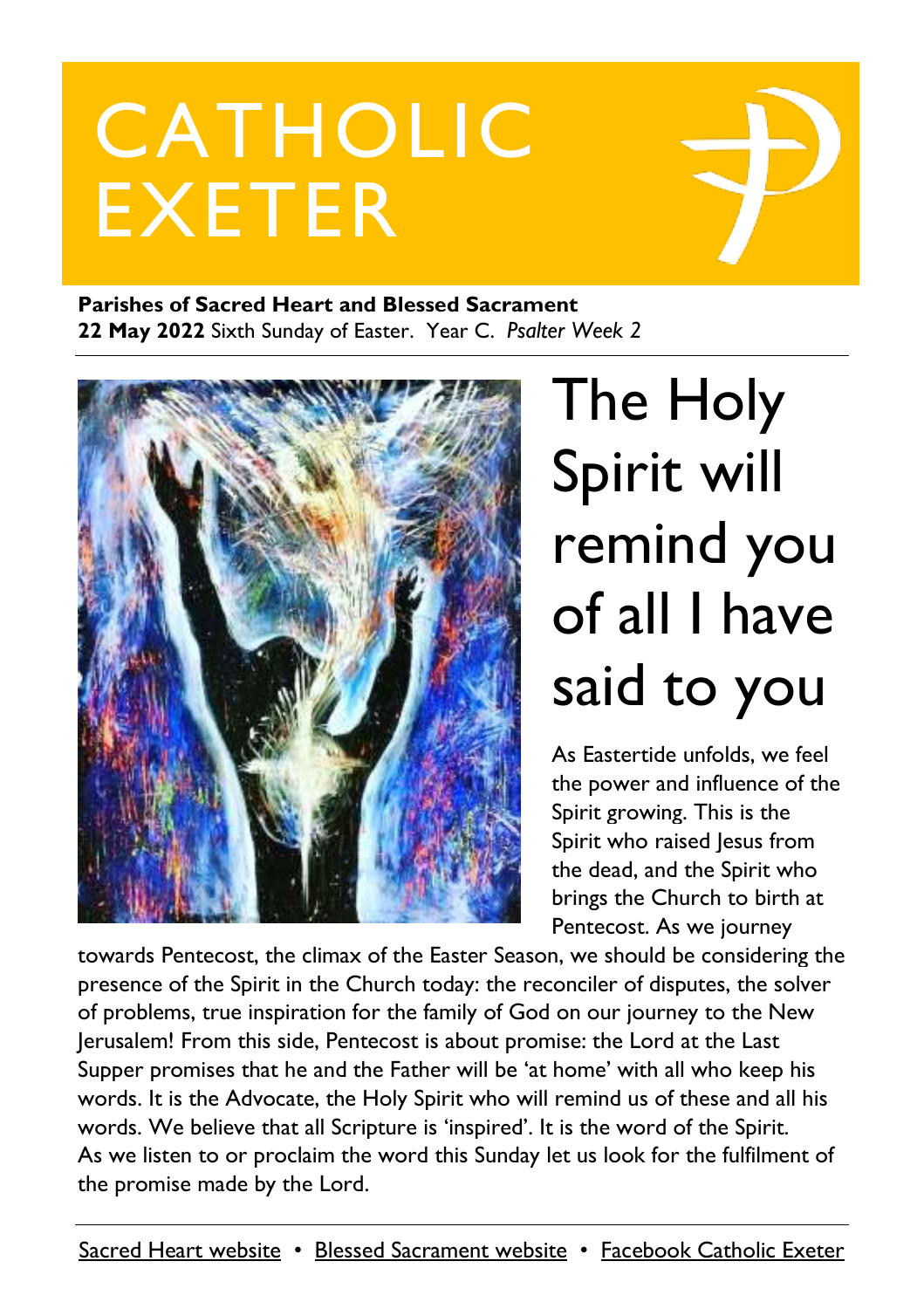# MASS TIMES SACRED HEART



#### **Sunday 22 May** – Sixth Sunday of Easter

5.30pm Sat *for Antonio Mansion* 9.15am *for Philip Micelle RIP* 11.15am *for People of the Parish*

#### **Monday 23 May**

10.00am *for Rachel Bower RIP*

**Tuesday 24 May** – St Aldhelm of Sherborne, Bishop 10.00am *for John Norman RIP*

**Wednesday 25 May** – St Bede the Venerable, Priest & Doctor

10.00am *for Fr Louis Rieunier RIP*

#### **Thursday 26 May – The Ascension of the Lord**

10.00am *for* a *Private Intention* 7.00pm *for the Holy Souls (Box)*

**Friday 27 May** – St Augustine of Canterbury, Bishop 10.00am *for Pat Cummins RIP*

#### **Saturday 28 May**

10.00am *for Ukraine*

#### **Sunday 29 May** – Seventh Sunday of Easter

World Communications Day 5.30pm Sat *for the People of the Parish* 9.15am *for Bishop Mark* 11.15am *for Sr Teresine RIP*

#### Confessions

Saturdays after 10.00am Mass and 4.00–5.00pm and on reasonable request.

#### Live stream

All Masses and liturgies are now being live-streamed. [Click here.](https://www.youtube.com/channel/UCqZLydKWQ6CqG2utRNBeKmA)

#### Refreshments

Tea & Coffee after Masses on Sunday (9.15am), Tuesday & Saturday

Church open for private prayer from 9.30am until 6.00pm each day.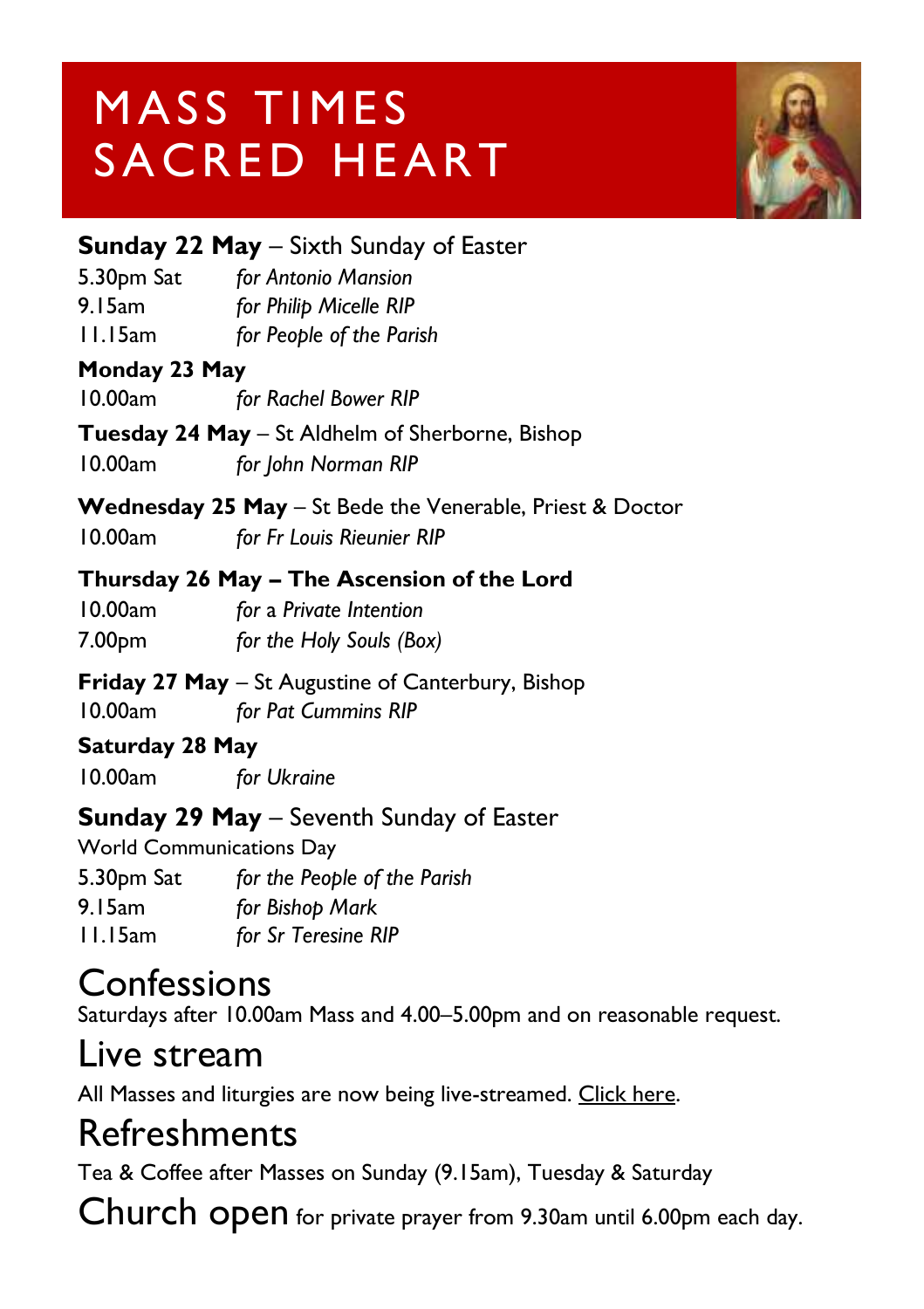# MASS TIMES BLESSED SACRAMENT



#### **Sunday 22 May** – Sixth Sunday of Easter

| 8.45am             | People of the Parish                               |
|--------------------|----------------------------------------------------|
| $10.45$ am         | Special Intention                                  |
| 6.00 <sub>pm</sub> | Andrew Hamachi Melie & Ernest Okechuku Mamalis RIP |

**Tuesday 24 May** – St Aldhelm of Sherborne, Bishop 6.30pm *The Melie family special intention*

**Wednesday 25 May** – St Bede the Venerable, Priest & Doctor

9.30am *Special Intention*

#### **Thursday 26 May – The Ascension of the Lord**

| 9.30am             | People of Ukraine            |
|--------------------|------------------------------|
| 7.00 <sub>pm</sub> | <b>Fr Louis Rieunier RIP</b> |

**Friday 27 May** – St Augustine of Canterbury, Bishop 6.30pm *Andy Zmuda RIP*

#### **Saturday 28 May**

9.30am *Alan Summerscales RIP*

#### **Sunday 29 May** – Seventh Sunday of Easter

World Communications Day 8.45am *Kevin Hare RIP* 10.45am *People of the Parish* 6.00pm

### **Confessions**

Saturdays after 9.30am Mass and on reasonable request.

#### Live stream

All Masses and liturgies are now being live-streamed. [Click here](https://www.youtube.com/c/BlessedSacramentExeter)

## Refreshments

Served after 10.45am Mass on Sunday and 9.30am Mass on Wednesday.

*If you would be willing to be on a rota to serve refreshments after the 10.45am Mass on Sundays we would love to hear from you. Please contact the Parish Office.*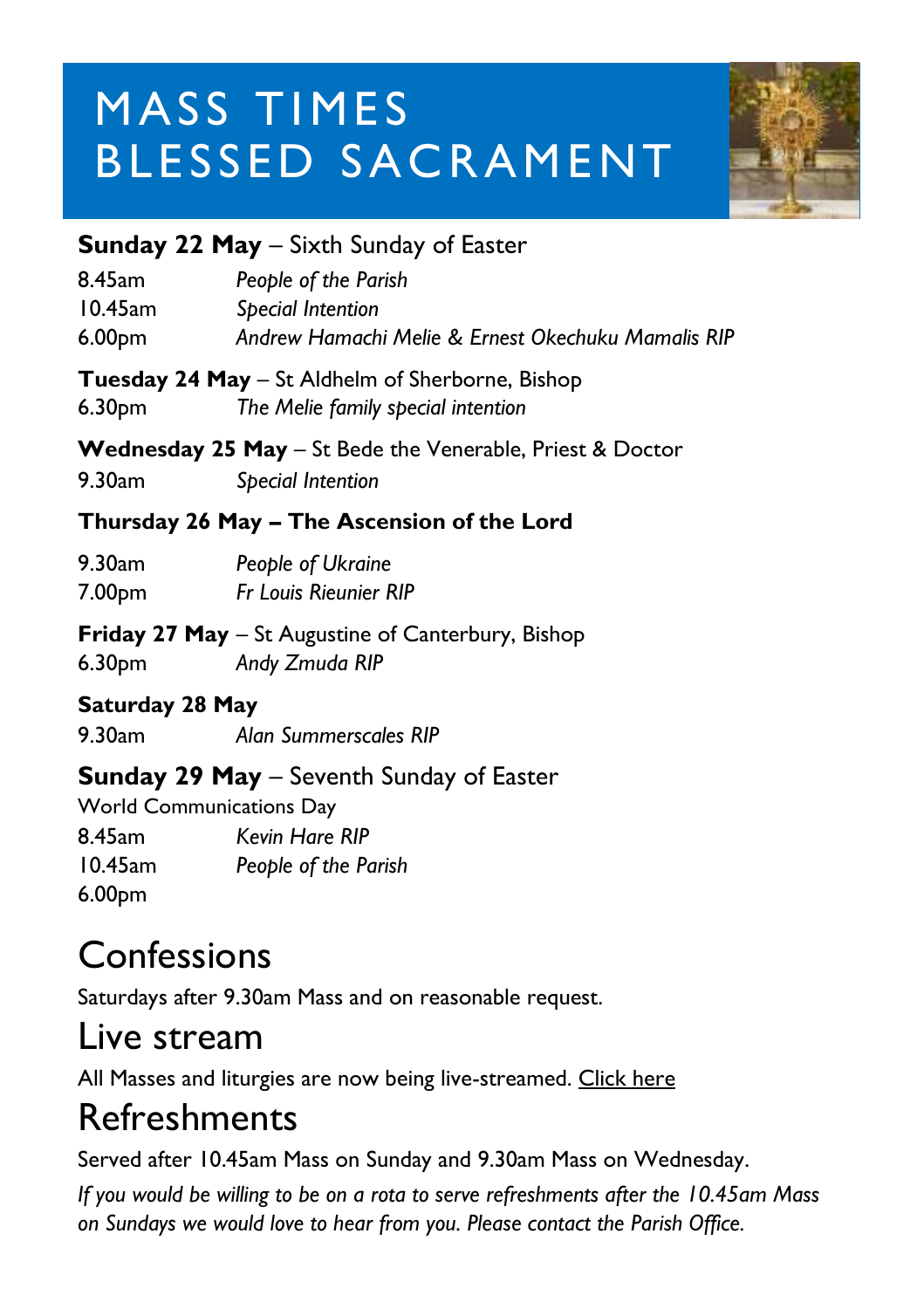

*Fr Anil writes:* There is consensus that God is a universal Spirit, benevolent, loving, and caring. In the Gospel reading, Jesus makes a remarkable revelation about our relationship with God. He assures us that God's spirit abides in us as teacher, counsellor, and guide and will teach us all things. This promise of Jesus is extraordinarily good news and should have significant impact for anyone pursuing more effective living. There is immediate comfort in knowing we are never alone, that God is always present in us and for us. We never need fear that we are isolated in our tribulations, or that we go it alone in our struggles for a better life.

Impiously, most of us do not appreciate, much less utilise, this infinitely powerful resource of God's presence within us. For example, we may be in great sorrow, when something totally unexpected comes about to bring us comfort. There may be times we receive just the added push we need to accomplish a difficult undertaking, or a sudden inspiration appears out of nowhere. Are we not led by the Spirit dwelling within us, often without realising it?

We should be encouraged to take advantage of the Spirit's presence within us and actively seek out God's counsel. In the quiet of our hearts, we can listen to God prompting us with inspiration to pursue what will best serve our interests. We should never hesitate, therefore, to confer with our indwelling Spirit for whatever help we need to resolve confusions, handle difficult situations, or solve our problems.

Work to develop a more active relationship with the Spirit within. Tell God how grateful you are for the help you receive. Ask the Holy Spirit for counsel in your difficulties. Go to God first with your needs, however big or small they may be. Do not be discouraged just because your prayers are not answered according to your designs or schedules – trust that God knows what is in your best interests. Communicate with God but give God a chance to communicate with you.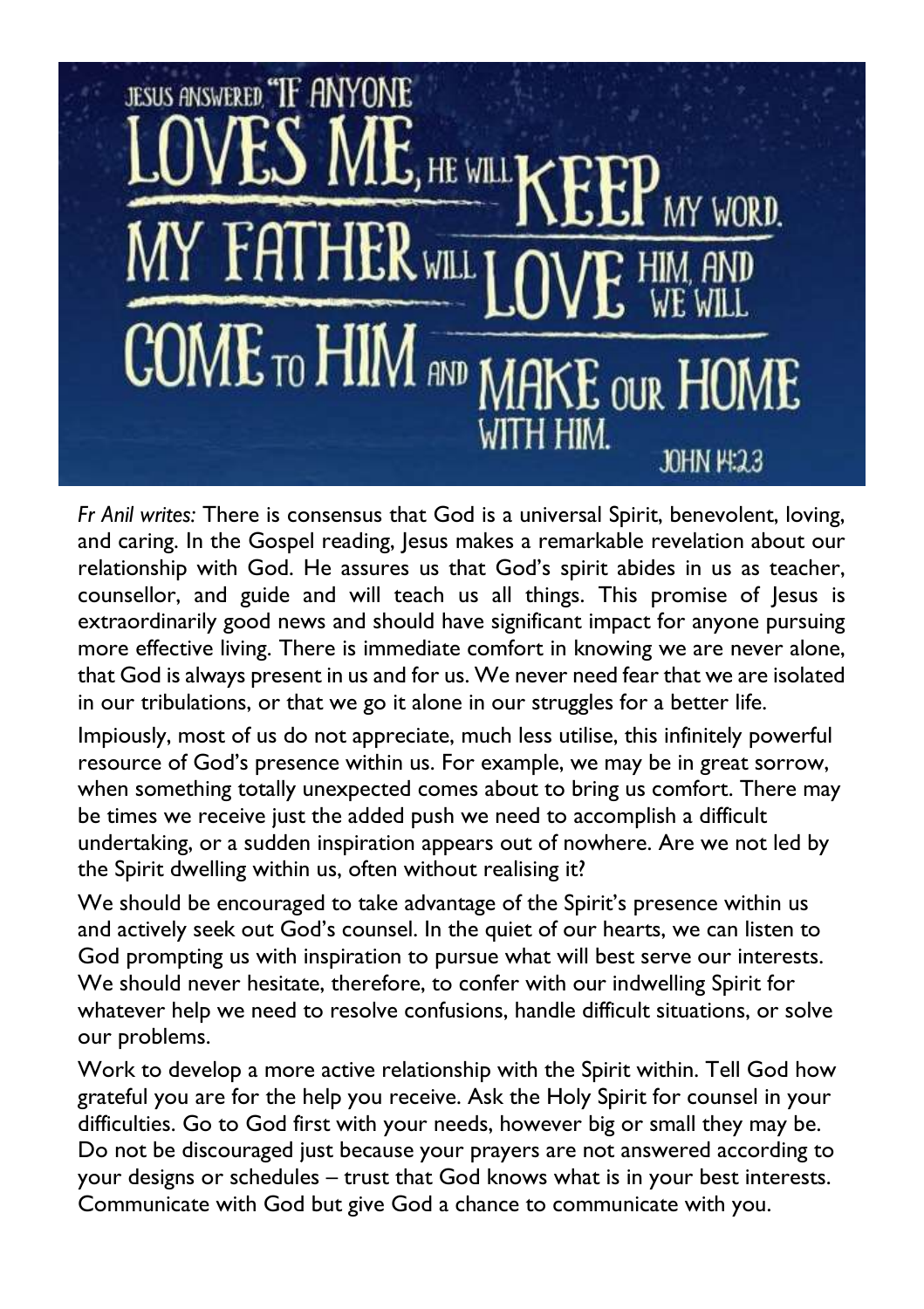# **NEWS**

## The Ascension of the Lord

On Thursday this week, 26 May, we celebrate the Feast of the Ascension. On our journey through Eastertide this is an important moment when we remember and reflect on Jesus' return to his Father in heaven. It is always troubling when someone we love tells us they are leaving. The disciples clearly experienced this anxiety. But Jesus' departure from the earth makes way for the coming of the Paraclete, the Holy Spirit who will transform the lives of the disciples and the Church at Pentecost. Jesus reassures his friends that they will receive power from on high. This power of his Spirit enabled them to be witnesses in the world. It is the same power of the Holy Spirit, whose coming we celebrate at Pentecost, that enables us to be witnesses to Jesus Christ today.



### Returning to Mass at Pentecost

#### *An invitation from the Bishops of England and Wales*

As the difficulties caused by the pandemic have lessened significantly, the Bishops of England and Wales have invited all Catholics, who have not yet done so, to return to attending Mass in person every Sunday and on Holy Days of Obligation. 'Virtual viewing' of the Mass online does not fulfil the Sunday Obligation. If you are suffering any illness or other factors which makes it difficult for you to attend Mass, then you do not need to follow the obligatory attendance.

To read the full letter from the Bishops Conference about returning to Mass at Pentecost click [here](https://www.cbcew.org.uk/spring-plenary-2022-resolution-returning-to-mass-at-pentecost/)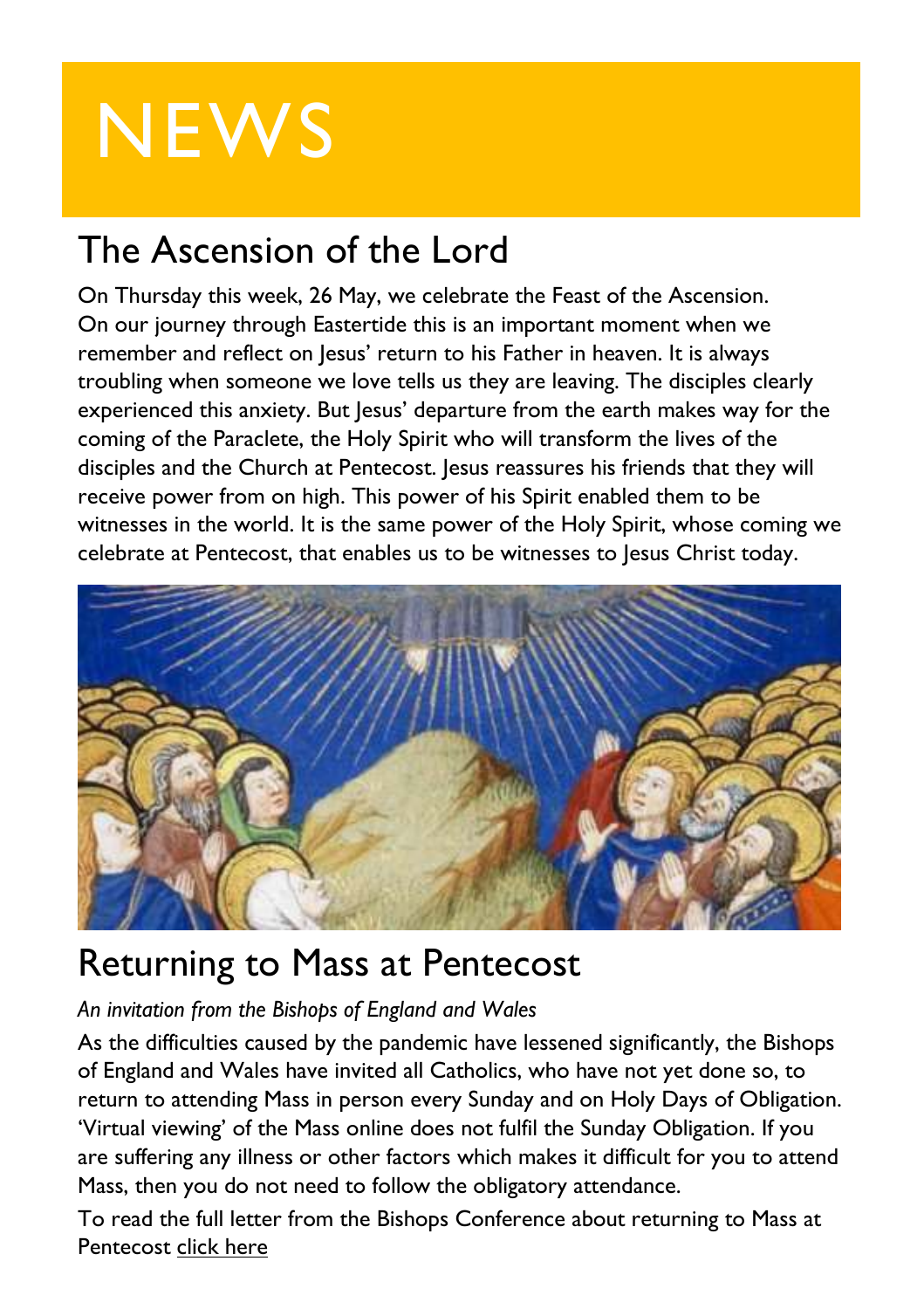## Thanksgiving Mass for Bishop Mark

On Monday 30 May the diocese will celebrate a thanksgiving Mass for Bishop Mark at the Cathedral at 12 noon. We have organised a 35 seater coach to take us to Plymouth. The cost will be £10 per person. The coach will pick up from Sacred Heart and Blessed Sacrament (probably down Fore Street by the shops). Please sign up this weekend if you would like to come.

## Parish Secretary for Sacred Heart

The Diocese of Plymouth is looking to appoint a part time Parish Secretary. Location: Sacred Heart, 25 South Street, Exeter. Salary: £10.95 per hour – £15,943.20 per annum (FTE £19,929 for full time hours). 28 hours per week.

The Parish Secretary will manage the administrative, secretarial support and the office resources required to ensure the smooth running of the Parish and to enable the Parish Priest to carry out his diocesan responsibilities. The postholder will be required to have secretarial or administrative experience and will require good organisational skills together with experience of Microsoft Office and excellent interpersonal skills.

Copies of job description, person specification and application form are available by calling Dani Osborne on 01392 575695 or by emailing her at [Dani@cathedralappointments.co.uk](mailto:Dani@cathedralappointments.co.uk)

# Plymouth Secular Clergy Fund Collection

On Pentecost Sunday (5 June) there will be a retiring collection for this fund which supports the sick and retired priests of the diocese. The Diocese of Plymouth is second to none in caring for its sick and retired priests, largely due to your generosity at this annual collection. The fund supports those priests who have given many years of good and faithful service to God's people.

# Your Parish Music needs You!

Can you play the piano (Grade 5ish), would you like to play the organ? Come and have a go at Blessed Sacrament and see how it all works – help and support available if you decide to take it further. We need more organists and it would be a shame to let this lovely instrument become silent due to lack of volunteers. For more information please contact the parish office 01392 274724 or email exeter-heavitree@prcdtr.org.uk

## Adoration at Sacred Heart

Wednesday 1 June at 7.00pm. Come in adoration and spend some time in reflection and prayer before the Blessed Sacrament accompanied by prayer inspired by the Taizé community. All welcome.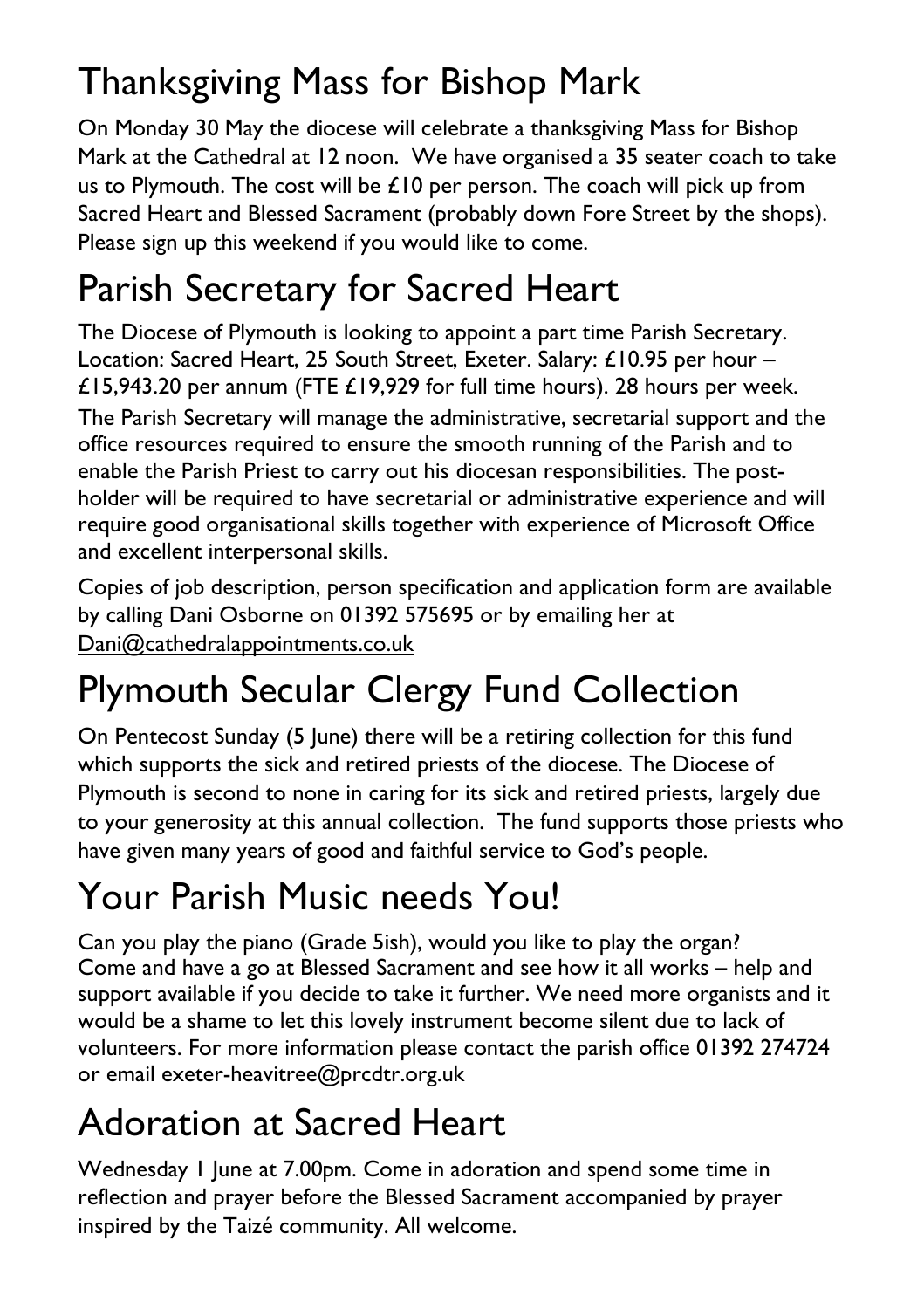## South West Awake

A chain of prayer and praise on the South West Coast Path. This is an invitation for all the family. Come and join other Christians from the South West on Saturday 4 June at10.30am, praying for God's kingdom to come in the power of the Holy Spirit! Full details and sign-up from the link below (one person can make a single booking for a group). South West Awake [Sign-up](https://www.southwestawake.com/join)

## Proclaiming the Word of God

We know the importance of the Word of God in our lives. Proclaiming it is a privilege and we are grateful to those of you who do it so well. Training helps us proclaim with more confidence and understanding. We invite all readers to join us on Saturday 18 June at 11.00am at Blessed Sacrament Church. New readers are especially encouraged to come along. You may have been reading for years and think everything is going well; perfect time for a refresher! See you all then.

## Enquiring about the Catholic Faith



Are you, or is someone you know, interested in finding out more about becoming a Catholic? Perhaps you are a baptised Catholic but never received the Sacrament of Confirmation? Perhaps you're interested in joining a team to help those who are enquiring? In the autumn we will begin to meet with those who would like to

know more. Please get in touch with the Parish Office at Sacred Heart or Blessed Sacrament if you would like to join us on the journey. You will find a generous and friendly welcome.

## Feast of St Rita of Cascia

St Rita was born in 1381 in Cascia in Umbria, Italy. She became an Augustinian nun and is celebrated particularly by the Augustinian Recollects at St Rita's in Honiton. Her Feast day is Sunday 22 May. Celebrations in Honiton will begin with Mass at 12 noon followed by the blessing and distribution of roses for the sick. The day will conclude with Benediction at 3.30pm. You are all very welcome to join us. Hot drinks will be available all day, but please bring a packed lunch. Our two shops will be open for the sale of religious articles. Why not order on our website [here](https://www.stritascentre.org/st-rita-s-shop) and collect your items on site on the 22nd.

# Wednesday Word Scripture Reflection

We meet online via zoom from 2.00-3.00pm each Wednesday. If you would like to join us, get in touch with Maria: <u>exeter-pastoral-assistant@prcdtr.org.uk</u>. You don't need to make a weekly commitment, you're welcome whenever you can.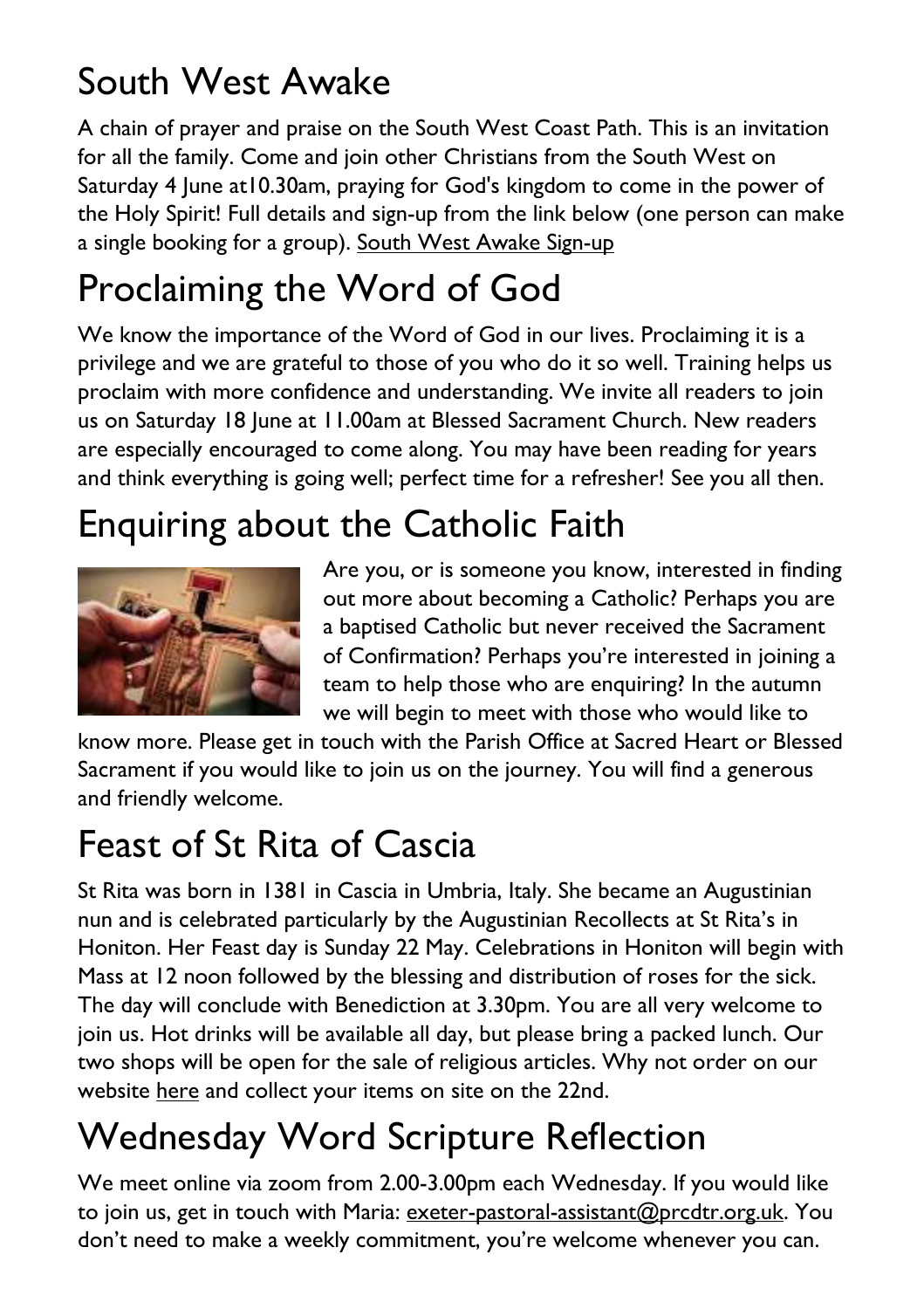# Youth Events in the diocese

In the latest issue of the Youth Newsletter:

- **•** Where's God in that? Book your place on the **Water Sports** events
- **• Youth Rally 2022**, is your parish bringing a team?
- **• Where's God in that series**. More events to come.
- **•** Parents, catechist and Youth volunteers, have you seen these free resources
- **•** Come to Portugal to celebrate **World Youth day 2023**
- Book your place on **Summer camps 2022**
- **• Dates for the Diary**

[Click](https://email.workwithgusto.co.uk/t/t-900640DB0E0689462540EF23F30FEDED) here for the full newsletter with information how to join these activities.

# Pope Francis tweets…

The Church remains grateful for every expression of fraternal charity and care shown to all who have been enslaved and exploited, for in this way, God's loving mercy becomes visible and the fabric of society is strengthened and renewed.

# Welcomed into the life of grace

Please pray for Noah Bartolome who was baptised on Saturday and for Clémmie Rockey who will be baptised next Saturday, both at Blessed Sacrament. Please also pray for their parents and Godparents. May the flame of faith and the Holy Spirit grow in their lives as they take their place among God's holy people. Congratulations to them both!

# Caritas & CAFOD Event

**Care For Our Common Home**. Caritas Plymouth with CAFOD Plymouth is organising an online event from 5.00-6.00pm on Tuesday 24 May during Laudato Sí week 2022, to reflect on how we care for our common home and respond to Pope Francis' invitation to create a new kind of solidarity and a spirit of integral ecology. The event will offer an opportunity to think about the challenges and opportunities facing us and how we are called to act. Please [register](https://forms.office.com/r/L7nNXjjb57) here To catch up with our latest news: Caritas April [Newsletter](https://email.workwithgusto.co.uk/t/t-92E98FEB5804515E2540EF23F30FEDED)

# Catholic Exeter Forming in Faith

We are now running sessions to watch Bishop Barron's series to grow in our understanding of the Mass. Come to all six or dip in and out each week either way, you will feel inspired and spiritually fed. The next sessions will be on Monday 23 May 10.30am till 12.30pm at Sacred Heart and Tuesday 24 May 7.00 – 9.00pm at Blessed Sacrament. Please come and join us.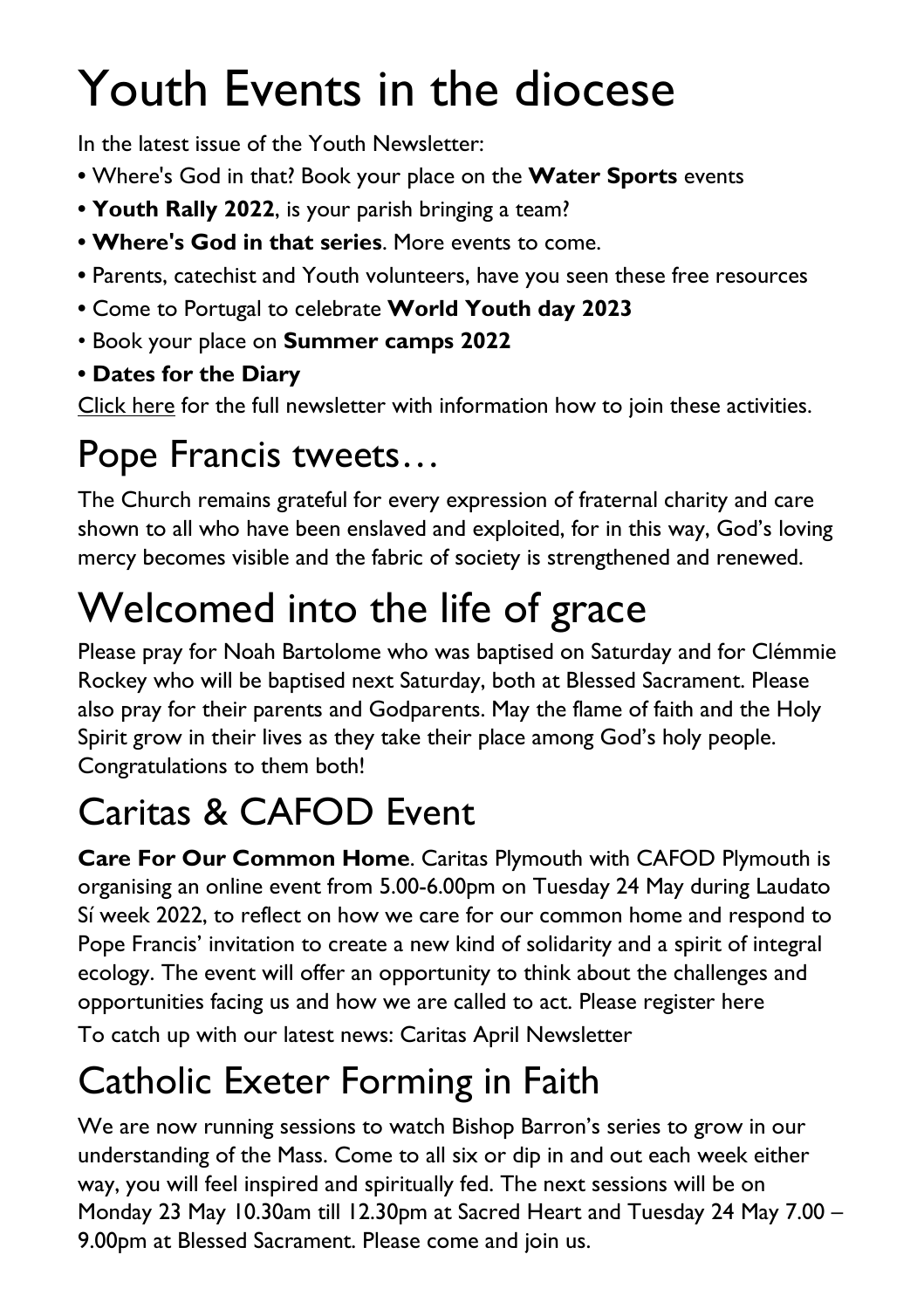

## **Stronghold** Praise & Worship

Join us at Blessed Sacrament Church at 7.00pm on Thursday evening 26 May, the Feast of the Ascension of the Lord.

We will be playing at Mass and then continuing to praise God in the church on this glorious feast. We look forward to welcoming you to a wonderful evening of praise and worship.

## Residential Retreats

Residential silent and individually guided retreats.

July 9-11 (Sat - Mon) Weekend Retreat (£160); July 11- 15 (Mon - Friday) Midweek Retreat (£320); July 9 -16 (Sat - Sat) 6 day Retreat (£560). Venue: Sclerder Abbey, near Looe. Cost includes full board & lodging. Please contact Plymouth Diocesan Ignatian Spirituality Group at diocesanignatianretreats@prcdtr.org.uk or phone 01752 769164 or 07823 447637 for further information or booking form.

# Catholic Children's Society Plymouth

Annual Mass – 2.00pm Thursday 30 June If you would like to attend this year's annual Mass at St Nicholas' Catholic Primary Academy in Exeter, please contact 01364 645420 or email [ccs@prcdtr.org.uk](mailto:ccs@prcdtr.org.uk) Everyone is welcome, but we are limited on numbers so please let us know if you would like to attend.

# World Communications Day Sunday 29 May

The Pope's message for the 56th World Communications Day follows the theme "Listening with the Ear of the Heart". The title invites us to reflect that listening involves more than simply the sense of hearing. True listening is a foundation of genuine relationships, and is foundational to the relationship between God and humanity. The Pope, quoting St Paul, noted that "faith comes through hearing." In fact, he remarked, "listening corresponds to the humble style of God," who reveals himself by speaking, and by listening to men and women recognizing them as his partners in dialogue. Human beings are called in turn to "tune in, to be willing to listen," as God calls them to a covenant of love. Fundamentally, the Pope said, "listening is a dimension of love."

There will be a retiring collection at all Masses for the Catholic Communications Network which supports the work of Catholic media and news in this country.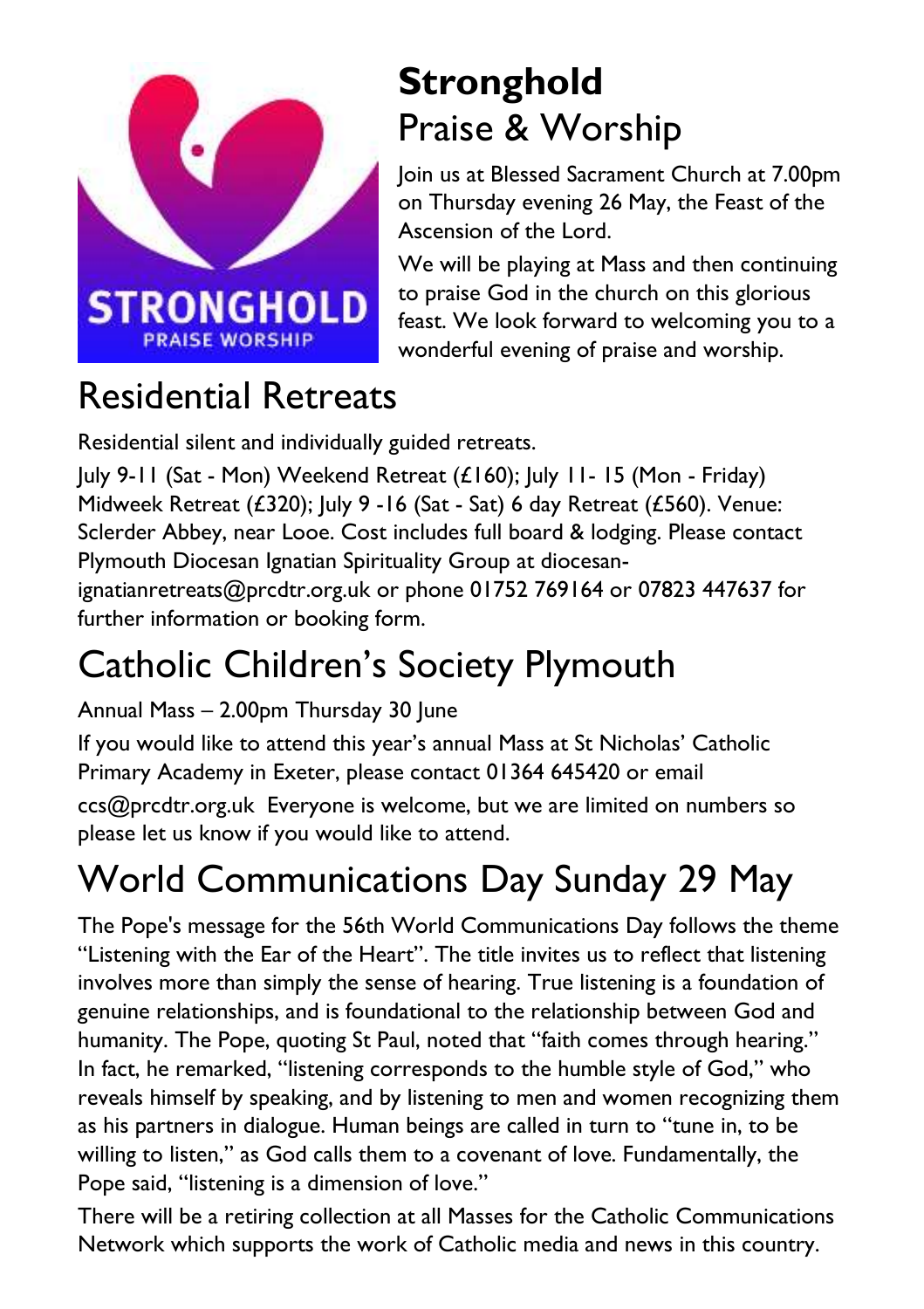# Pope's May prayer intention

For faith filled young people. We pray for all young people, called to live life to the fullest; may they see in Mary's life the way to listen, the depth of discernment, the courage that faith generates, and the dedication to service. The Pope [Video](https://thepopevideo.org/)

# GIFT Growing in Faith Together

**What Is GIFT?** GIFT is for families of faith who want to grow in their Catholic faith, meet other families and be supported in their faith journey. It is the gateway to the sacraments of Reconciliation, Holy Communion and Confirmation.

**GIFT Youth:** Fr Albert and our GIFT Youth Team meet with our young people for their own session. GIFT Youth [Registration](https://docs.google.com/forms/d/1js2AU2QewgH1ui7kjv2-mKDJcyulRGa34G-Eo3ao8FI/edit) Form.

**Next GIFT Parents Zoom Session:** Our next parent zoom is on Thursday 16 June at 7.00pm.

**Next GIFT Family Session:** Saturday 11 June St Nicholas School

#### **Family Prayer:** [Bedtime](https://www.blessedsacrament.org.uk/parish-life/gift/) Chats

**Get in touch and Register:** If you would like to join us, please register using this link: GIFT Primary [Registration](https://docs.google.com/forms/d/1Qs8jP69t9hS5V3ukZvm34yn8pDZdS0iDYrhXY_j8pMQ/edit) Form. If you have any questions, please get in touch with Maria at [exeter-pastoral-assistant@prcdtr.org.uk](mailto:exeter-pastoral-assistant@prcdtr.org.uk)

## Sacred Heart online donations

**All donations are anonymous.** Please use [this](https://givealittle.co/campaigns/f94e8739-d2fd-4ce6-9fca60470ef39403) link to make your donation. Alternatively, you can go to Sacred Heart [website.](https://www.sacredheartexeter.org/) Scroll down to the 'Parish News' and click the highlighted 'Donate Here' text. There is also a link on our [Facebook](https://www.facebook.com/Sacred-HeartCatholic-Church-Exeter-422138011310698) Page. If you need further guidance email Sacred Heart Parish Office.

## Exeter foodbank News

May priority items: noodle and pasta snacks, sponge puddings, tinned vegetables, squash, sugar, UHT milk (green, one litre), jams and spreads, toilet rolls, shampoo & shower gel, chocolates and crisps, washing capsules

Please ONLY donate items from the list. Thank you for your understanding. Collection point at the back of Sacred Heart church. Donate money online [here](https://uk.virginmoneygiving.com/charity-web/charity/finalCharityHomepage.action?charityId=1016975&_ga=2.106832579.1384579075.1617955505-1667813714.1617955505)

# We pray for…

All those who are sitting exams at this time; to keep their mind alert and memory sharp, to calm their nerves and to help them concentrate. May they be successful and do their best.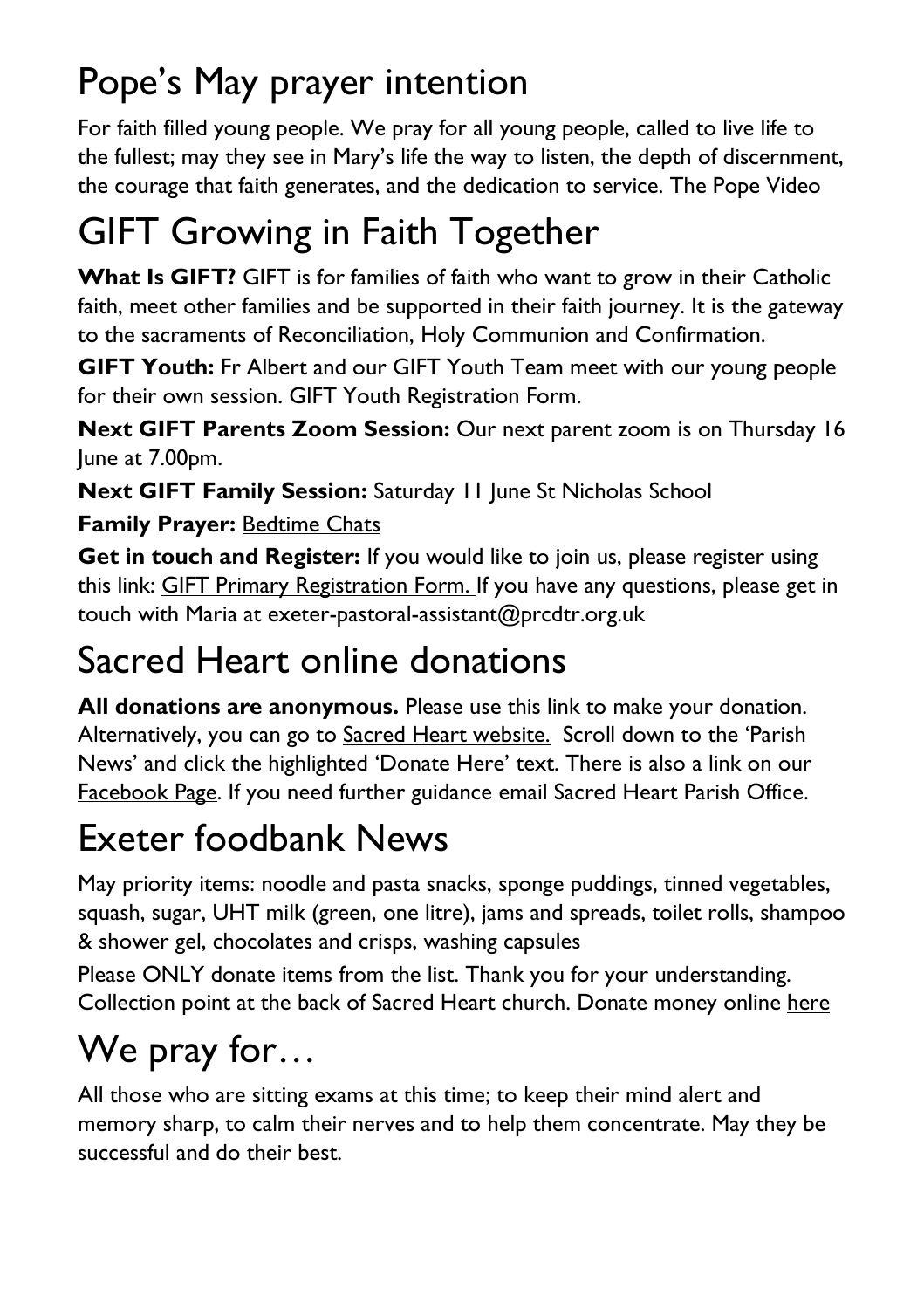# SAINTS OF THE WEEK… St Aldhelm of Sherborne Bishop. *24 May*



Aldhelm became a monk at Malmesbury, but completed his education at Canterbury. In about 675 he became Abbot of Malmesbury, and made foundations at Frome and Bradford-on-Avon. When the Wessex diocese was divided in 705 he became the first bishop of its western half, Sherborne, without ceasing to rule the abbey at Malmesbury. He was renowned for his learning and sanctity. He wrote both prose and verse, and set his verse to music. Finding the people of his time somewhat dilatory in their church attendance, it is said that he would stand up in public places, singing songs and preaching sermons to attract people to the faith. His Old English verse, sung with harp accompaniment, has not

survived, so we can judge this Anglo-Saxon writer only by his Latin works. It is thought that he invented the crossword puzzle. He died at Doulting near Wells in Somerset, and was buried at Malmesbury. His cult was discontinued by Lanfranc, but Osmund authorised its resumption with the translation of his relics in 1078.

#### St Bede the Venerable Priest & Doctor. *27 May*



He was born in the north of England, near the monastery of Wearmouth. He joined that monastery, and spent all his life there or at Jarrow, teaching and writing. He was the outstanding ecclesiastical author of his time. He wrote commentaries on Scripture; an ecclesiastical history of the English people, which is a unique and irreplaceable resource for much of early English history; and the first martyrology (collection of saints' lives) to be compiled on historical

principles. He was also the first known writer of English prose, though this has not survived. He died at Jarrow on 25 May 735: he taught and worked until the last moments of his life, which are narrated by Cuthbert in today's Office of Readings. He is venerated as the 'light of the Church' in the Dark Ages, and as a forerunner of the 8th and 9th century renaissance of the Western Church.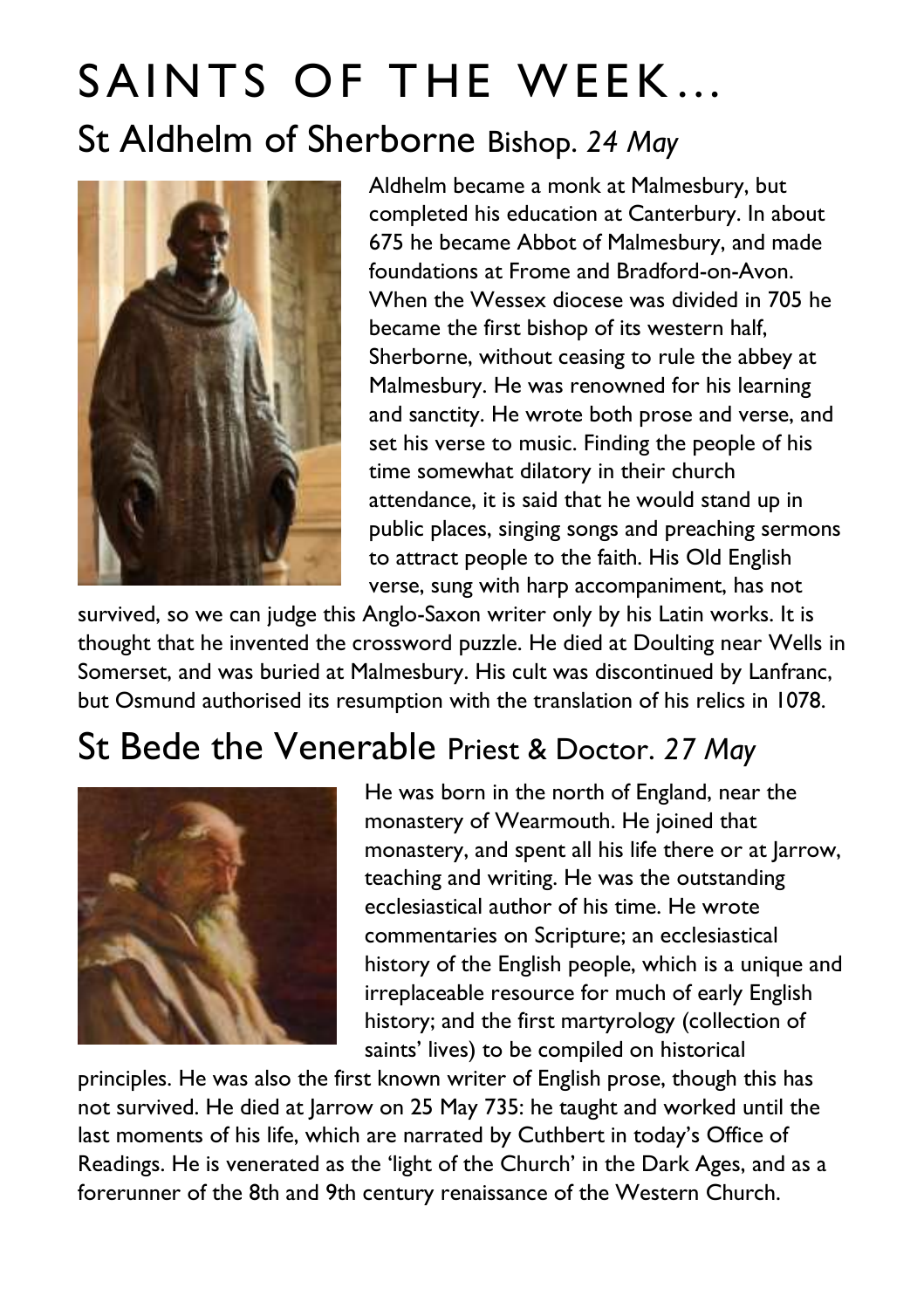# THE WORD

#### Sunday 22 May 6*th Sunday of Easter*

First Reading – Acts 15:1-2.22-29 *It has been decided by the Holy Spirit and by ourselves not to saddle you with any burden beyond these essentials.*

Psalm Response: *Let the people praise you, O God; let all the peoples praise you.* Second Reading – Apocalypse 21:10-14.22-23 *He showed me the holy city coming down out of heaven.* Gospel – John 14:23-29. *The Holy Spirit will remind you of all I have said to you.*

Sunday 29 May 7*th Sunday of Easter* First Reading – Acts 7:55-60 *I can see the Son of Man standing at the right hand of God.* Psalm Response: *The Lord is king, most high above all the earth* Second Reading – Apocalypse 22:12-14.16-17.20. *Come, Lord Jesus!* Gospel – John 17:20-26. *May they be completely one.*

#### *Dom Henry Wansborough OSB reflects on today's Gospel:*

*In these final discourses of Jesus at the Last Supper (as he sketches the outlines of his future Church) there are four passages which promise the coming of a Paraclete or Advocate, the Holy Spirit. 'Paraclete' and 'Advocate' mean the same: someone who is called to your side as a supporter, often in a legal situation. The Father will send this Paraclete, in the name and power of Jesus, so that the Paraclete will make Christ present in the Church in a new way. The Paraclete will strengthen Jesus' disciples with Christ's own strength. The Paraclete will lead the disciples into all truth, so that they gradually come to a fuller understanding of all the implications of the teaching of Jesus. Like any legal advocate, the Paraclete will provide the followers of Jesus with the power in teaching and argument to withstand opposition. This is the power which will guide the Church in ages to come, not only the official teachers of the Church, the successors of the apostles, but all the faithful who preserve and enrich the tradition of the Church by their prophetic office. The decree of Vatican II on the Church leaves no doubt that not only the call to sanctity but also participation in the prophetic office of Christ extends to all the members of the Church; this is an inspiring and awesome responsibility for us all.*